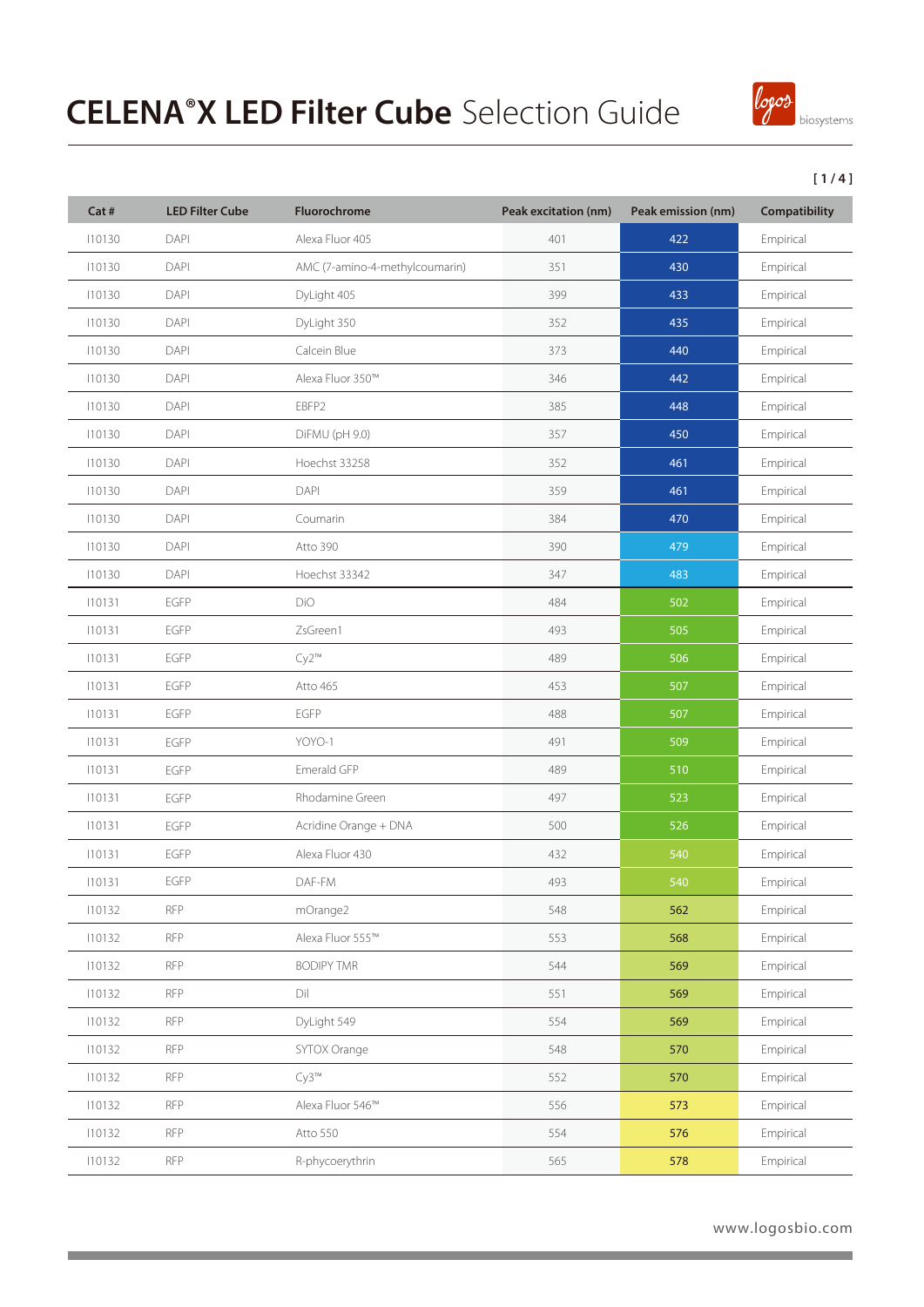

#### **[ 2 / 4 ]**

| Cat #  | <b>LED Filter Cube</b> | Fluorochrome                                | Peak excitation (nm) | Peak emission (nm) | Compatibility |
|--------|------------------------|---------------------------------------------|----------------------|--------------------|---------------|
| 110132 | <b>RFP</b>             | <b>TAMRA</b>                                | 555                  | 580                | Empirical     |
| 110132 | <b>RFP</b>             | Tetramethylrhodamine isothiocyanate (TRITC) | 555                  | 580                | Empirical     |
| 110132 | <b>RFP</b>             | RFP (TagRFP)                                | 548                  | 581                | Empirical     |
| 110132 | <b>RFP</b>             | <b>DsRed</b>                                | 557                  | 584                | Empirical     |
| 110132 | <b>RFP</b>             | alamarBlue                                  | 570                  | 584                | Empirical     |
| 110132 | <b>RFP</b>             | Rhodamine Red                               | 570                  | 590                | Empirical     |
| 110132 | <b>RFP</b>             | Ethidium Bromide (EtBR)                     | 520                  | 603                | Empirical     |
| 110132 | <b>RFP</b>             | mRFP1                                       | 584                  | 607                | Empirical     |
| 110133 | mCherry                | Cy3.5 <sup>TM</sup>                         | 581                  | 598                | Empirical     |
| 110133 | mCherry                | Alexa Fluor 568™                            | 578                  | 603                | Empirical     |
| 110133 | mCherry                | Sulforhodamine 101                          | 586                  | 605                | Empirical     |
| 110133 | mCherry                | mRFP1                                       | 584                  | 607                | Empirical     |
| 110133 | mCherry                | mCherry                                     | 587                  | 610                | Empirical     |
| 110133 | mCherry                | Texas Red                                   | 592                  | 615                | Empirical     |
| 110133 | mCherry                | DyLight 594                                 | 592                  | 616                | Empirical     |
| 110133 | mCherry                | Alexa Fluor 594™                            | 590                  | 617                | Empirical     |
| 110133 | mCherry                | Alexa Fluor 610                             | 610                  | 629                | Empirical     |
| 110133 | mCherry                | mKate2                                      | 589                  | 634                | Empirical     |
| 110133 | mCherry                | 7-AAD (7-aminoactinomycin D)                | 549                  | 644                | Empirical     |
| 110133 | mCherry                | mPlum                                       | 589                  | 648                | Empirical     |
| 110133 | mCherry                | TurboFP650                                  | 592                  | 650                | Empirical     |
| 110134 | ECFP                   | <b>CFP</b>                                  | 433                  | 475                | Empirical     |
| 110134 | ECFP                   | <b>ECFP</b>                                 | 434                  | 477                | Empirical     |
| 110134 | ECFP                   | SYTO 45                                     | 452                  | 484                | Empirical     |
| 110134 | ECFP                   | Atto 425                                    | 436                  | 485                | Empirical     |
| 110134 | ECFP                   | AmCyan                                      | 458                  | 489                | Empirical     |
| 110134 | ECFP                   | Atto 465                                    | 453                  | 507                | Empirical     |
| 110135 | EYFP                   | BODIPY FL (pH 7.2)                          | 505                  | 512                | Empirical     |
| 110135 | <b>EYFP</b>            | Oregon Green™ 488                           | 490                  | 514                | Empirical     |
| 110135 | EYFP                   | DyLight 488                                 | 492                  | 517                | Empirical     |
| 110135 | <b>EYFP</b>            | Calcein                                     | 494                  | 517                | Empirical     |
| 110135 | EYFP                   | FAM (5-FAM; carboxyfluorescein)             | 492                  | 518                | Empirical     |
| 110135 | EYFP                   | Alexa Fluor 488™                            | 498                  | 520                | Empirical     |
| 110135 | EYFP                   | SYBR® Green I                               | 498                  | 522                | Empirical     |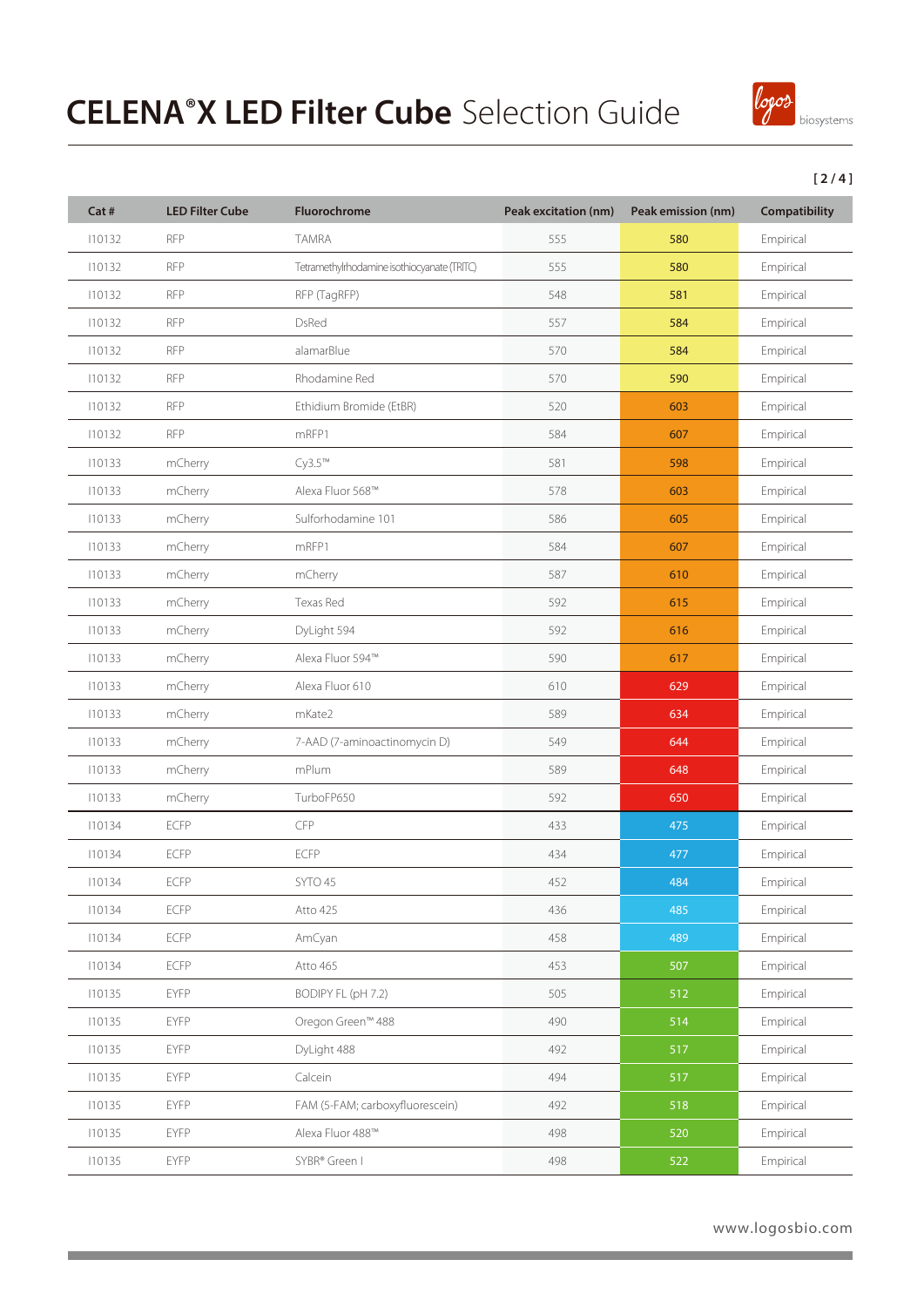

### **[ 3 / 4 ]**

| Cat #  | <b>LED Filter Cube</b> | Fluorochrome                 | Peak excitation (nm) | Peak emission (nm) | Compatibility |
|--------|------------------------|------------------------------|----------------------|--------------------|---------------|
| 110135 | EYFP                   | PicoGreen                    | 502                  | 522                | Empirical     |
| 110135 | EYFP                   | Rhodamine Green              | 497                  | 523                | Empirical     |
| 110135 | <b>EYFP</b>            | SYTOX Green                  | 504                  | 523                | Empirical     |
| 110135 | EYFP                   | SYBR Safe                    | 507                  | 524                | Empirical     |
| 110135 | <b>EYFP</b>            | <b>FITC</b>                  | 490                  | 525                | Empirical     |
| 110135 | <b>EYFP</b>            | Atto 488                     | 501                  | 525                | Empirical     |
| 110135 | <b>EYFP</b>            | SYTO 11                      | 506                  | 525                | Empirical     |
| 110135 | <b>EYFP</b>            | Acridine Orange + DNA        | 500                  | 526                | Empirical     |
| 110135 | <b>EYFP</b>            | Fluo-3                       | 505                  | 526                | Empirical     |
| 110135 | <b>EYFP</b>            | Oregon Green™ 514            | 506                  | 526                | Empirical     |
| 110135 | <b>EYFP</b>            | <b>SYTO RNASelect</b>        | 503                  | 527                | Empirical     |
| 110135 | <b>EYFP</b>            | EYFP (pH 7)                  | 514                  | 527                | Empirical     |
| 110135 | <b>EYFP</b>            | Rhodamine 123                | 507                  | 529                | Empirical     |
| 110135 | <b>EYFP</b>            | YFP                          | 512                  | 529                | Empirical     |
| 110135 | <b>EYFP</b>            | Citrine                      | 514                  | 529                | Empirical     |
| 110135 | <b>EYFP</b>            | Topaz                        | 514                  | 529                | Empirical     |
| 110135 | <b>EYFP</b>            | Calcium Green <sup>™-1</sup> | 506                  | 531                | Empirical     |
| 110135 | <b>EYFP</b>            | TOTO-1                       | 513                  | 531                | Empirical     |
| 110135 | <b>EYFP</b>            | SYBR Gold                    | 495                  | 533                | Empirical     |
| 110135 | <b>EYFP</b>            | Alexa Fluor 514™             | 517                  | 539                | Empirical     |
| 110135 | <b>EYFP</b>            | ZsYellow                     | 529                  | 539                | Empirical     |
| 110135 | <b>EYFP</b>            | Alexa Fluor 532™             | 531                  | 554                | Empirical     |
| 110135 | <b>EYFP</b>            | Rhodamine 6G                 | 525                  | 555                | Empirical     |
| 110136 | <b>DSRed</b>           | RFP (TagRFP)                 | 548                  | 581                | Empirical     |
| 110136 | <b>DSRed</b>           | DsRed                        | 557                  | 584                | Empirical     |
| 110136 | <b>DSRed</b>           | alamarBlue                   | 570                  | 584                | Empirical     |
| 110136 | <b>DSRed</b>           | Ethidium homodimer-1/DNA     | 527                  | 617                | Empirical     |
| 110136 | <b>DSRed</b>           | Propidium Iodide (PI)        | 536                  | 617                | Empirical     |
| 110136 | <b>DSRed</b>           | 7-AAD (7-aminoactinomycin D) | 549                  | 644                | Empirical     |
| 110137 | Cy5                    | SYTOX Red                    | 640                  | 658                | Empirical     |
| 110137 | Cy5                    | TOTO-3                       | 642                  | 661                | Empirical     |
| 110137 | Cy5                    | BODIPY 650/665               | 647                  | 665                | Empirical     |
| 110137 | Cy5                    | DiD                          | 645                  | 670                | Empirical     |
| 110137 | Cy5                    | $Cy5^{m}$                    | 649                  | 670                | Empirical     |